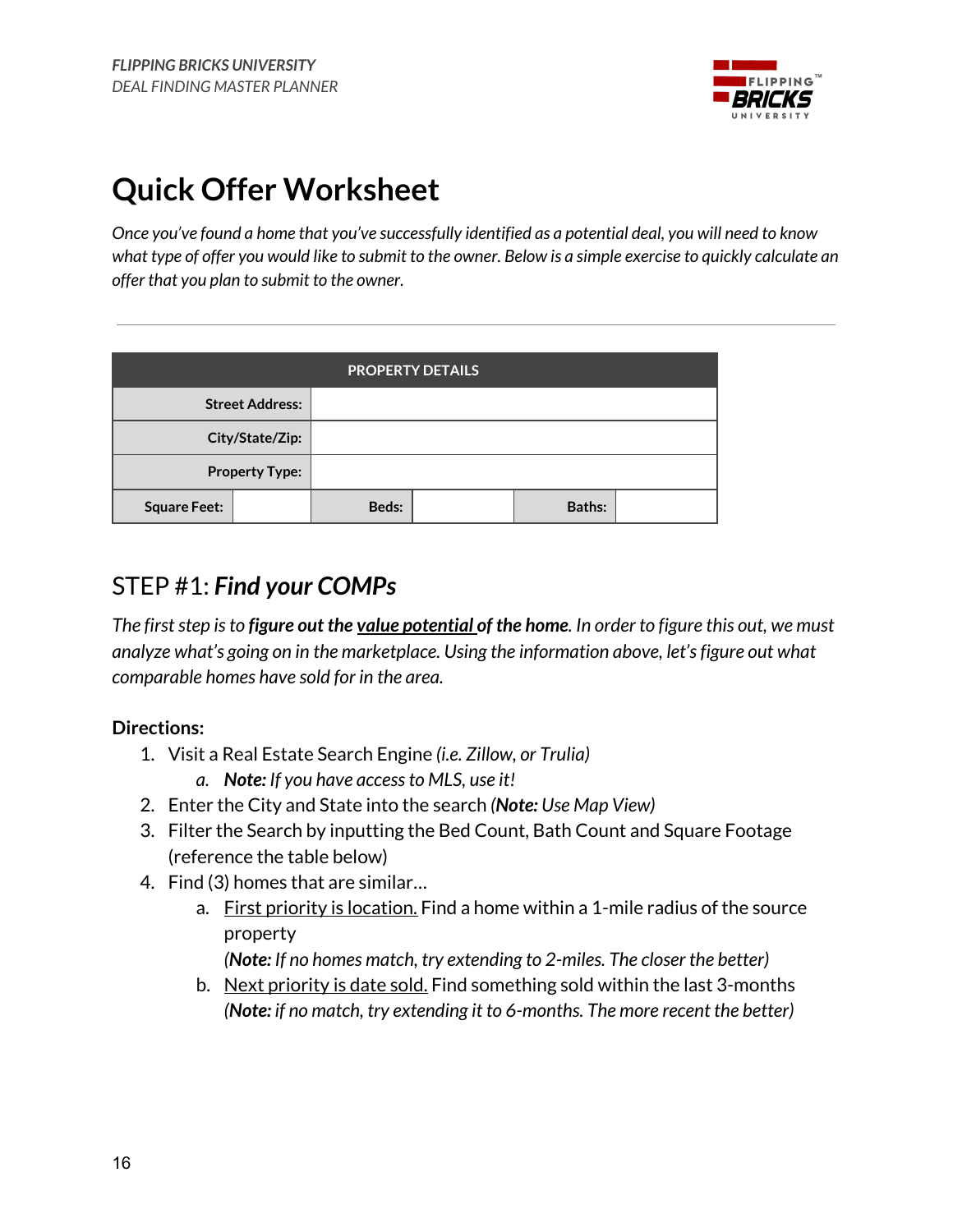

|                         |                             | <b>SEARCH CRITERIA</b> |                 |                  |
|-------------------------|-----------------------------|------------------------|-----------------|------------------|
| Location                | Date Sold                   |                        | <b>Size</b>     |                  |
| Within 1-mile<br>radius | Closed within last 3-months | Same Bed Count         | Same Bath Count | Sqft +/- 200sqft |

# STEP #2: *Enter your COMPs*

Now that you've identified your Comparable properties, enter the details of each property below.

| COMP#1                |  |       |  |        |  |
|-----------------------|--|-------|--|--------|--|
| <b>Street Address</b> |  |       |  |        |  |
| City/State/Zip        |  |       |  |        |  |
| <b>Property Type:</b> |  |       |  |        |  |
| <b>Square Feet:</b>   |  | Beds: |  | Baths: |  |
| <b>SALE PRICE #1:</b> |  |       |  |        |  |
| <b>SALE DATE:</b>     |  |       |  |        |  |

| COMP#2                |  |       |  |               |  |
|-----------------------|--|-------|--|---------------|--|
| <b>Street Address</b> |  |       |  |               |  |
| City/State/Zip        |  |       |  |               |  |
| <b>Property Type:</b> |  |       |  |               |  |
| <b>Square Feet:</b>   |  | Beds: |  | <b>Baths:</b> |  |
| <b>SALE PRICE #2:</b> |  |       |  |               |  |
| <b>SALE DATE:</b>     |  |       |  |               |  |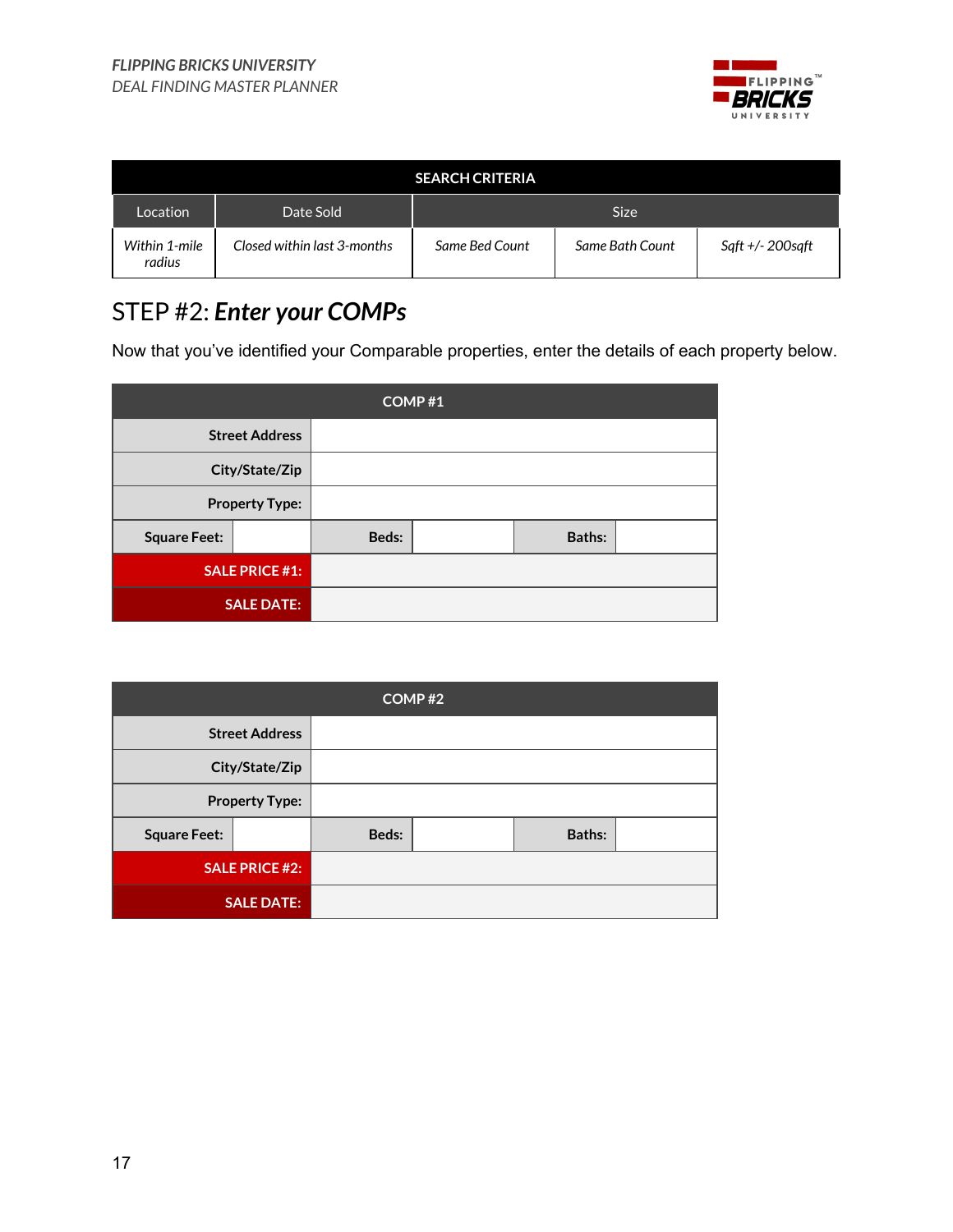

| COMP#3                |  |       |  |               |  |
|-----------------------|--|-------|--|---------------|--|
| <b>Street Address</b> |  |       |  |               |  |
| City/State/Zip        |  |       |  |               |  |
| <b>Property Type:</b> |  |       |  |               |  |
| <b>Square Feet:</b>   |  | Beds: |  | <b>Baths:</b> |  |
| <b>SALE PRICE #3:</b> |  |       |  |               |  |
| <b>SALE DATE:</b>     |  |       |  |               |  |

## STEP #3: *Calculate the ARV*

*Next we must calculate the maximum After Repair Value (ARV) of the home. To do this, we must use the sale prices we found in Step #1.*

| Instructions: Add up each sale price amount to calculate the total | <b>TOTAL</b>         |                                                      |  |
|--------------------------------------------------------------------|----------------------|------------------------------------------------------|--|
| <b>SALE PRICE #1</b>                                               | <b>SALE PRICE #1</b> | <b>SALE PRICE #1</b>                                 |  |
|                                                                    |                      | ₽                                                    |  |
|                                                                    |                      | Divide the TOTAL by 3<br>write the calculation here> |  |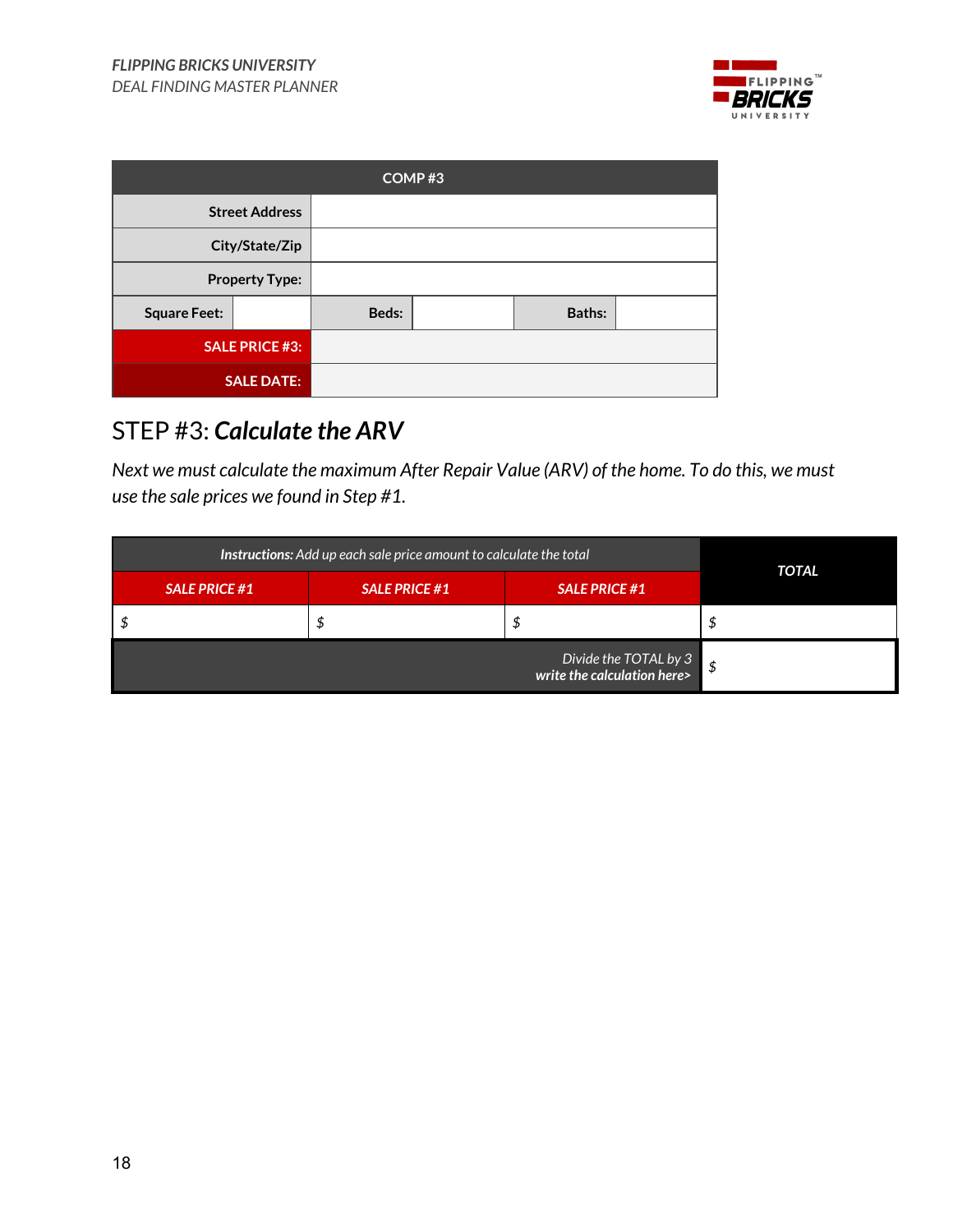

# STEP #4: *Estimate your Expenses*

Now that we've calculated the ARV, we need to calculate how much it's going to cost to get the *job done!*

| <b>PROJECT SUMMARY</b>    |                  |          |                         |       |
|---------------------------|------------------|----------|-------------------------|-------|
| <b>Renovation Budget</b>  | \$250,000        |          |                         |       |
| <b>Projected Timeline</b> | 6 Months         |          |                         |       |
|                           | Origination fee  | 4 Points | <b>Monthly Interest</b> | 12%   |
| <b>Holding Costs</b>      | <b>Utilities</b> | \$100    | Insurance               | \$300 |

#### *CONSTRUCTION COST:*

| <b>Estimated Renovation Budget</b> |  |
|------------------------------------|--|
|------------------------------------|--|

#### *HOLDING COSTS:*

|                                       | <b>Estimated Project Duration</b> |                      |
|---------------------------------------|-----------------------------------|----------------------|
| <b>Construction Timeline (Months)</b> | Sale Timeline (Months)            | <b>Total (Months</b> |
|                                       |                                   |                      |

| <b>Holding Costs</b>                                                                                         |                           |     |                                     |  |
|--------------------------------------------------------------------------------------------------------------|---------------------------|-----|-------------------------------------|--|
| Monthly Interest (%)                                                                                         |                           |     | Monthly Interest $(\frac{2}{3})$ \$ |  |
|                                                                                                              | <b>Utilities</b>          | -\$ |                                     |  |
| <i>Insurance</i>                                                                                             |                           | -\$ |                                     |  |
|                                                                                                              | Total Amount Per Month \$ |     |                                     |  |
| <b>Total Holding Cost</b><br>Multiply cost per month by the Project Duration. $$$<br>Enter the total here >> |                           |     |                                     |  |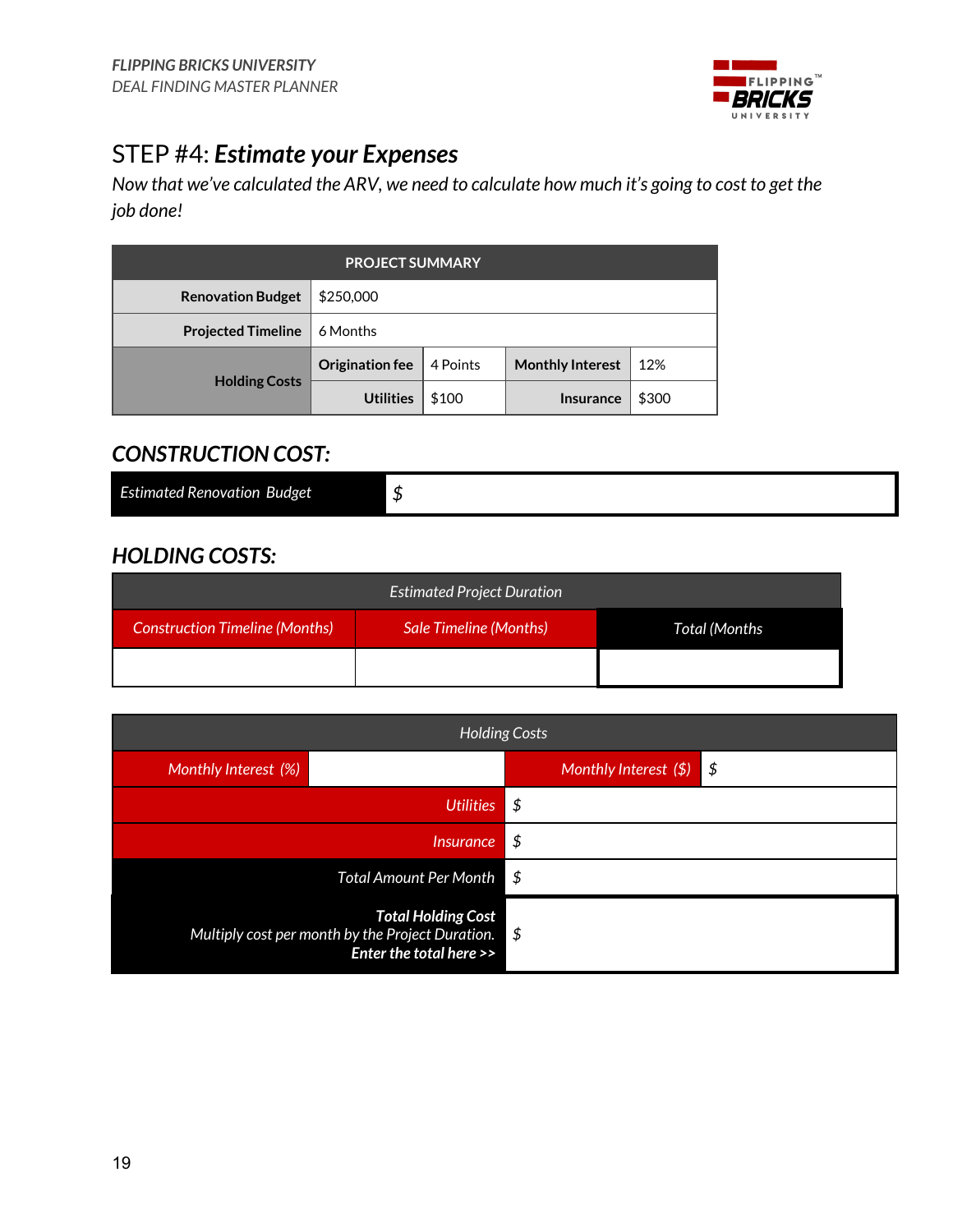

### *ESTIMATED FEES:*

|                               | <b>Additional Fees</b> |                            |  |  |  |
|-------------------------------|------------------------|----------------------------|--|--|--|
| <b>Origination Points (%)</b> |                        | Origination Fee $(\$)$ $$$ |  |  |  |
|                               | Down Payment \$        |                            |  |  |  |
| Realtor Fees \$               |                        |                            |  |  |  |
|                               | Legal Fees $$$         |                            |  |  |  |
| Total Fees \$                 |                        |                            |  |  |  |

#### *TARGET PROFIT:*

| What is your target profit? | . |
|-----------------------------|---|
|                             |   |